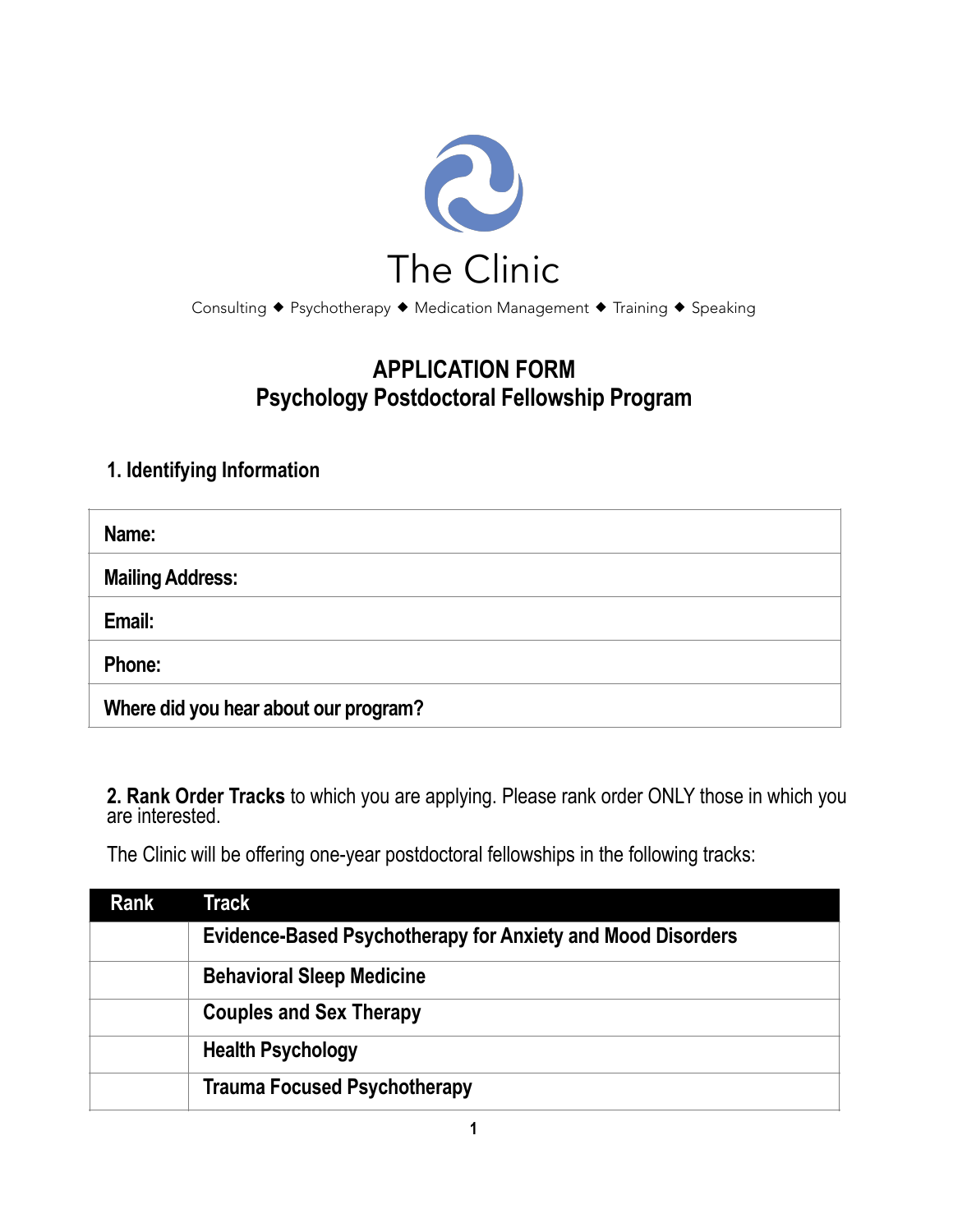**3. Rank Order Office Locations** to which you are applying. Please rank order ONLY those in which you would be willing to work.

| Rank | <b>Office Location</b>                        |
|------|-----------------------------------------------|
|      | <b>Berkeley</b>                               |
|      | <b>Beverly Hills</b>                          |
|      | <b>Corte Madera</b>                           |
|      | La Jolla                                      |
|      | <b>Orinda</b>                                 |
|      | Palo Alto                                     |
|      | San Francisco (Financial District/Bush St.)   |
|      | San Francisco (Pacific Heights/Van Ness Ave.) |
|      | <b>San Jose</b>                               |

# **4. Doctoral Program**

| Doctoral Program:                                                                                                                                                                   |                           |  |
|-------------------------------------------------------------------------------------------------------------------------------------------------------------------------------------|---------------------------|--|
| <b>Program APA Accredited? YES/NO</b>                                                                                                                                               |                           |  |
| <b>Program Type:</b> Clinical / Counseling<br><b>AND</b>                                                                                                                            | University / Professional |  |
| <b>Doctoral Degree:</b> Ph.D. / Psy.D.                                                                                                                                              | <b>Completed?</b> YES/NO  |  |
| <b>Dissertation Title:</b>                                                                                                                                                          |                           |  |
| <b>Dissertation Date Completed:</b>                                                                                                                                                 |                           |  |
| If not completed, please provide contact information for your dissertation<br>chairperson <i>including</i> a letter of support describing your dissertation status and<br>timeline. |                           |  |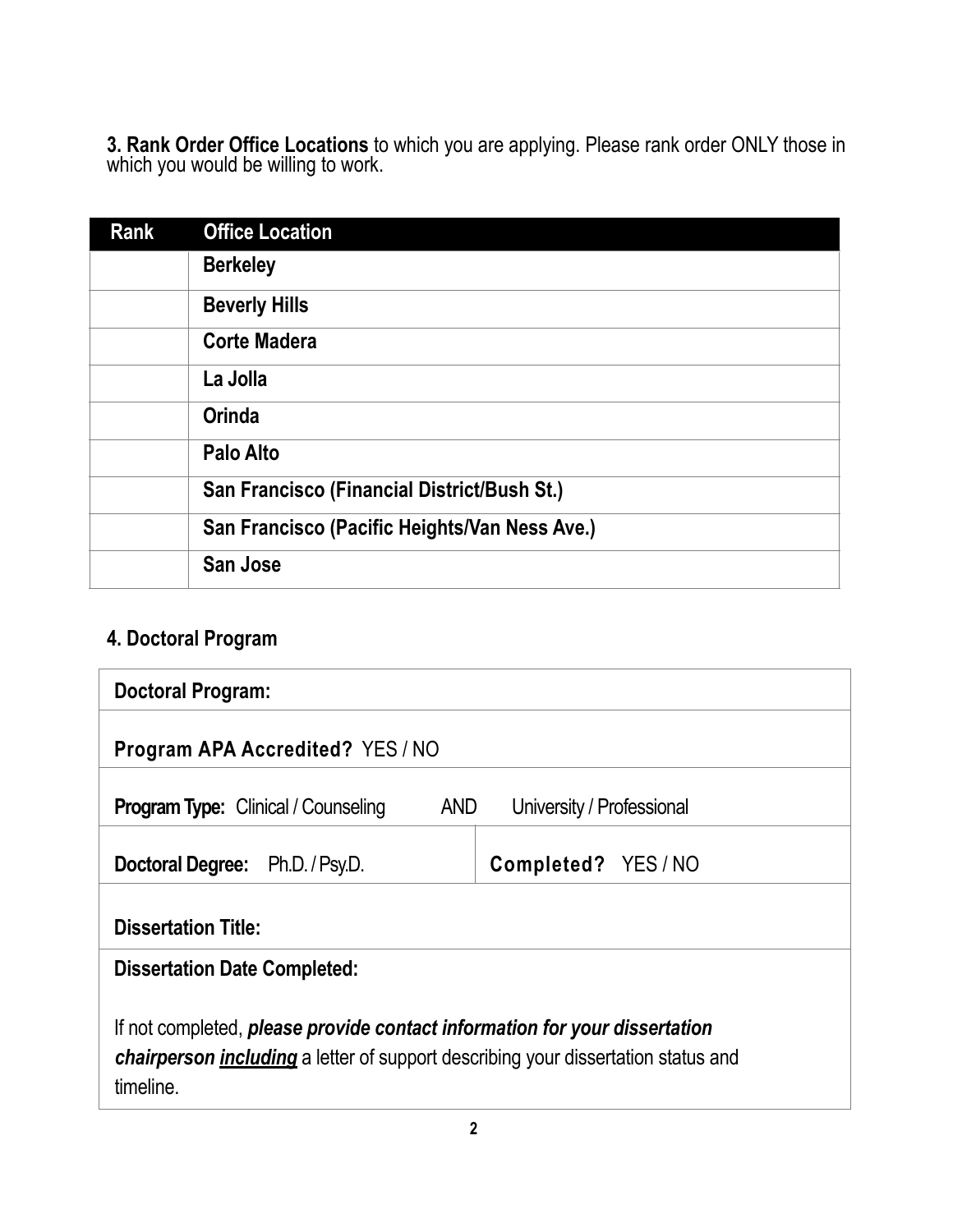| <b>Dissertation Chairperson:</b> |  |
|----------------------------------|--|
| Email:                           |  |
| Phone:                           |  |

#### **5. Internship Program**

 **Predoctoral Internship Program:**

**Program APA Accredited?** YES / NO

**Program CPA Accredited?** YES / NO

**Predoctoral Internship Completed (date):** 

If not completed, *please provide contact information for your Predoctoral Training Director including* a letter of indicating that you are in good standing, and when you are expected to graduate.

| <b>Training Director:</b> |  |
|---------------------------|--|
| Email:                    |  |
| Phone:                    |  |

#### **6. Required Application Materials**

- 1. Letter of interest please include the following:
	- What makes you the best candidate for this position, particularly in light of the track(s) to which you are applying?
	- What would you consider your therapeutic focus, to date?
- 2. Current Curriculum Vitae
- 3. Two writing samples (e.g., case conceptualization, progress notes, or treatment summary)
- 4. Three letters of recommendation